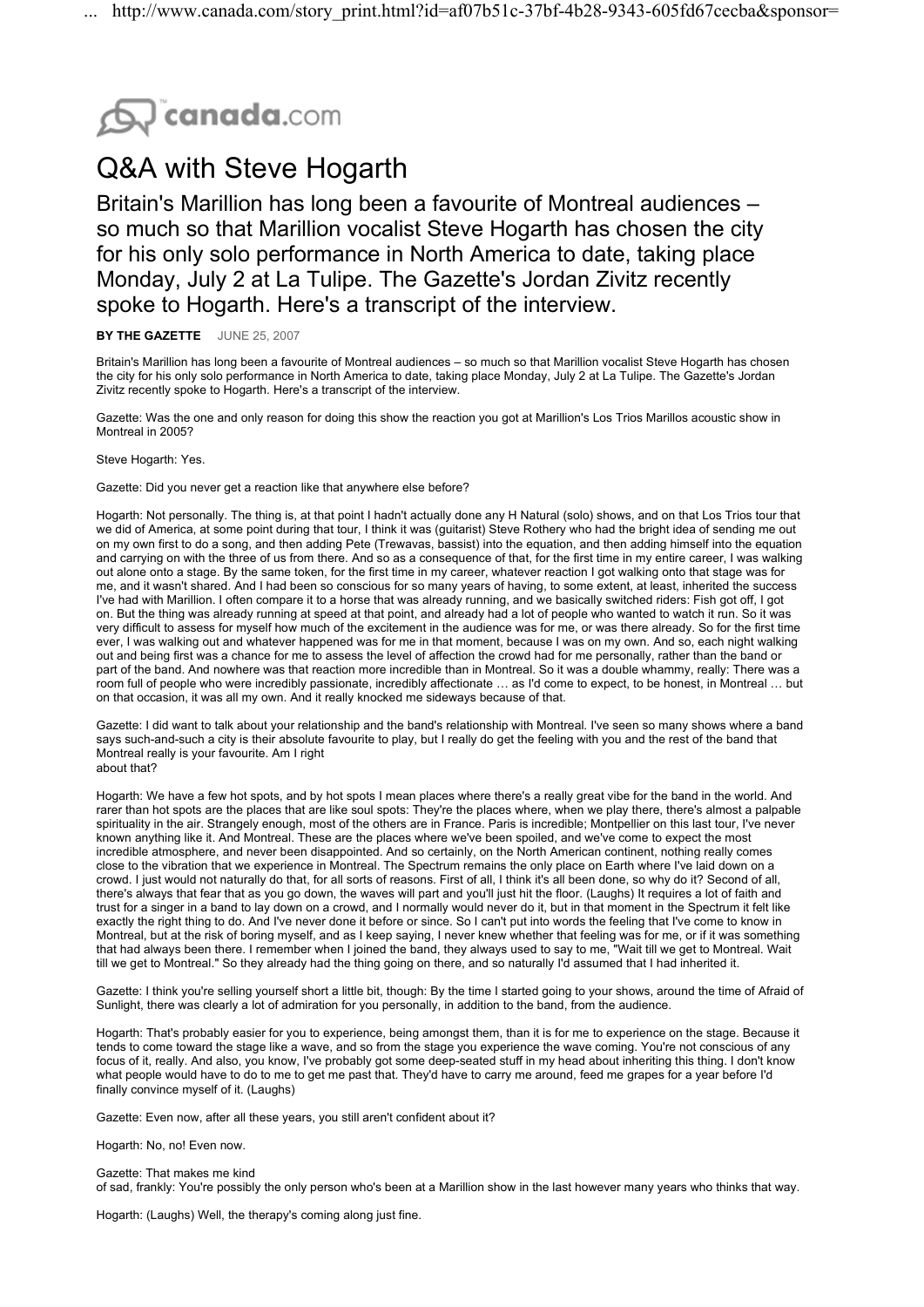Gazette: So how did you feel the first time you did a show on your own? Were you a bundle of nerves?

Hogarth: Yeah. Well, the first time I did it, I did it in Girona down in Spain, at a record fair. The record fair itself was a surreal experience, because hardly anyone was there: It was just this warehouse thing, with the most appalling acoustics, and just a few people moving around a few stalls of records. There was barely anybody there. And I'd only accepted the gig because I thought it would be a really low-key way to start, to do one with hardly anyone looking, which I felt was what I needed. So it was very low-key, and to make things even more surreal, Hugh Cornwell … the great Hugh Cornwell, from the Stranglers, was opening for me, with his band. That felt strange, too, because I really felt I should be opening for him in a fair and equal world. So the whole process of it was strange. And when I went on stage, there were no lights: There were only these huge, big lights which were there to light up the warehouse. So there was no atmosphere. About 30 people pulled up little chairs and shuffled on to them, and so it was very surreal … almost too surreal to get nervous about. The first proper show was in Paris, at the Cafe de la Danse, which is about a 400-capacity theatre, maybe more. I think there were about 450 people. And that felt like a real gig, of course. There was the real hum of anticipation and excitement that's always there in Paris. And I did walk into that show with very little idea of what I was going to do when I got to the centre stage. Which was the whole point of the H Natural gigs: to turn up with a load of songs that I've kind of half-rehearsed and thought I could get away with playing, and just take it wherever it went. And to talk to the people, tell them about my life, ask about theirs, sing some songs. That was the idea behind it. And that's a great freedom, but also, during the early stages it was very scary, because I didn't actually know what I was going to do. And so there was a feeling of being something of a charlatan for taking people's money in the first place, because I'd got so used to walking on a stage knowing what's going to happen, almost to the last micron. Marillion rehearse for bloody months … mainly because we're so slow and so useless (laughs), but we do rehearse for weeks and weeks. And I got used to that level of readiness for a show.

And so to walk on a stage with barely any did feel almost like theft, in terms of having taken people's money. So it was a very charlatan-like and very nervous experience, the first show. But having got one or two behind me, the thing really opened up into a thing of great freedom and great excitement. Just the thrill of walking on, wondering what it would be like tonight. Not just wondering what the crowd would be like, but wondering what I would actually do and which songs I would play and where they would take me. And how long I would play, because I billed the show as one hour of chat and music, and I don't think at any show at all I did less than an hour and a half. At most, I did over two, and notably at the Cavern Club (in Liverpool) I did over three hours. Because I said we'll see where it takes us, and if the vibe's happening, we'll just carry on till either I get bored or you do.

Gazette: It sounds quite liberating, compared to a band that's so structured every night.

Hogarth: It's the difference between flying a microlight and piloting the space shuttle, in just about every way. The freedom to change your direction and go anywhere is almost total with this thing, and within Marillion I've kind of hustled them into making it freer. It's been a lot freer on this tour.

Gazette: I heard you were changing the set list every night now.

Hogarth: Yeah. That's kind of a natural progression of what I found out during the H Natural tour, was that if you do make it free, the audience responds in a much stronger way, because they feel involved. And you don't get bored, and so the thing stays fresh, and you never feel like you're going through the motions. And you stay outside of a comfort zone. I've learned it's important to do all of those things whenever possible. I think, as an artist, if you're comfortable doing what you're doing, you're probably going to bore an audience. And if you're not, well, you should be. (Laughs) There has to be an element of fear and uncertainty, because that's the point. Nobody wants to see a tightrope walker who's never going to fall off! (Laughs) Where's the thrill in that? You want to watch the guy wobble! (Laughs)

Gazette: It's that thing about all great art demanding tension, right? There's a thrill about tension and release, and you can't release without building up to something.

Hogarth: No, you can't. And to err, as they say, is human. Without error, there's nothing for your spirit to get off on. I think error is important. I think danger is important, too. I think all the great artists, they brood a little bit. And you think, well, what's he going to do? Is it safe? Personally, that excites me. All my favourite artists are the

ones who I don't really quite know where they're going to take it. They're balancing on the head of that pin, and you don't know which direction they're going to fall off in. But you know they probably are going to fall off, and all my favourite artists fall off the head of a pin in good humour. They don't get pissed off when it happens. It makes them laugh. That's important, too: To defuse that kind of pompous thing is important. Especially with a band, and a band like Marillion, which is so musically complex and technologically and technically complex. It's almost a relief when something goes wrong, I think. They've often been the moments in the past that have saved us, where we've been having an okay show and then something's gone wrong and made the audience laugh, or something has happened from the audience which has made the band laugh. And then suddenly you have a completely different thing going on: You have an interplay, and you have humanity going on, instead of just five guys showing off.

Gazette: I remember one show where Mark (Kelly)'s keyboards melted down at the beginning of King, and you started riffing on your guitar and things just carried on until Mark got his stuff sorted out. That stands out in my mind: I can't recall anything else specific from that show, but I remember that.

Hogarth: Well, you can usually rely on Mark for something to crap out (laughs), and nothing's changed in that area, I'll tell you.

Gazette: It seems like Marillion has become better and better at walking that tightrope you were talking about and taking risks, over the last decade. I don't know whether you sense the same thing …

Hogarth: Yes, we have been getting more and more out of the comfort zone, but it's taken a bit of pushing on my part. Partly out of sheer devilment, of course, but also partly out of the instinctive knowledge … which is now actually based on experience … that it's more exciting for a crowd if the band is on the edge. That happens in the H Natural shows, but it's not to do with pushing technology at all. There's no technology to push. It's me and a piano. I was tempted at the beginning: I thought, "Well, what if I got some kind of looping pedal, and I could set up a little loop and I could play along with that, and I could build the thing up and I could make textures. That might be quite interesting." And the more I thought about it, the more I thought, "Well, it would, but what if it was just about heart and soul, and almost the opposite of looping things up and creating textures? What if you played the absolute bare minimum all the time? And then there would just be a voice. There would just be your own spirit." And so I kind of abandoned that

impulse to compensate for being a solo performer with lots of little gizmos and gadgets, and foot pedals, and a loop, and maybe I could have a drum machine for some of the things so it would add a nice steady rhythm. And in the end, I came back to thinking, "Well, this shouldn't be about that." As soon as you start adding those things, you start chipping away at the spontaneity and the in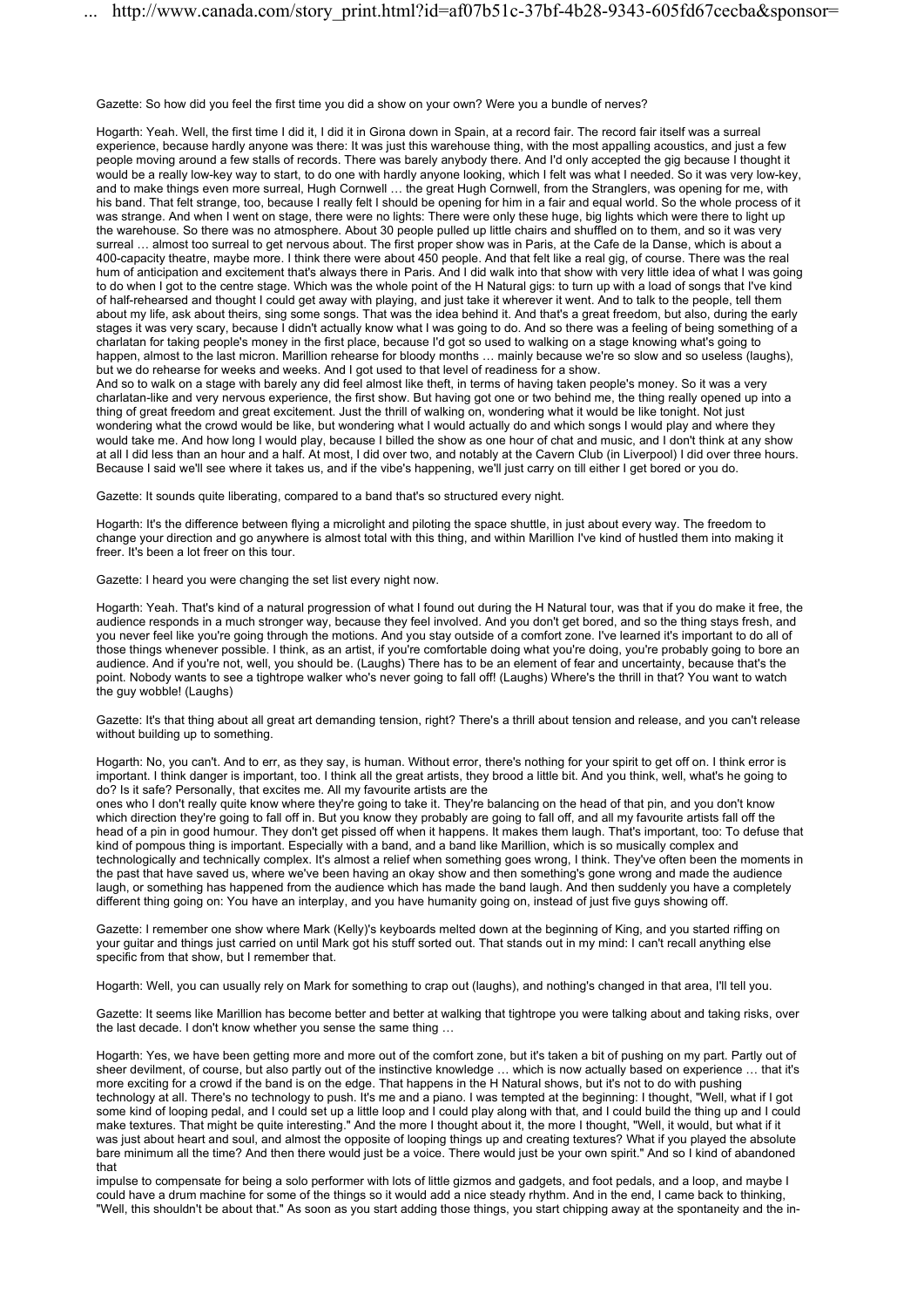the-momentness and the freedom for it to go anywhere. You know, the 60 songs out of which you might choose 25 for your set list, suddenly you go, "Oh, well, I can't do that one, because that needs Pedal No. 4 and this, that and the other." I just didn't want to end up having to rely on any technology. And I started out doing Cloudbusting by Kate Bush with a little string machine, because it was all about the strings when she did it, and I even abandoned that, in favour of piano in the end. It's good to be able to show up with a grand piano, nothing else: nothing to plug in, nothing to switch on, except the lights. Maybe not even lights: I've done some of the shows just with candles. So the only electric thing was the PA that I was coming through. I don't think I could really get away without a PA.

Gazette: Is there any material that you think is off-limits? Would you ever do This Strange Engine or The Invisible Man solo?

Hogarth: (Laughs) Well, I haven't yet. There's usually a wag in the audience who shouts out for something like that. I think if I was to do This Strange Engine, it would suffer. (Pauses) Maybe it wouldn't. Maybe the people would enjoy it, because the sections of music do change from moment to moment. But there are things, really, that need that kind of gradual ramp up to the extreme power that happens at the end of This Strange Engine. The same with The Invisible Man: That's a song where the tension in it is building and building until I'm screaming my head off at the end. I don't know if that would work with the piano. Leave it with me. (Laughs) It feels like a defeat if I say I wouldn't do it, doesn't it? So I'm reluctant to say that I can't do it in an interview.

Gazette: Are there any particular songs that you find work best at the solo shows, that you've been playing every night?

Hogarth: Let me think. (Pauses) You're Gone, actually, is divine as piano and voice. That was a big surprise. It's lovely, strippeddown like that. Famous Blue Raincoat became a song that I hardly ever left out. The set list was changing from night to night a lot, but there were certain staples that I felt it would be a shame to leave out.

Gazette: Especially in Montreal: You can't leave a Leonard Cohen song out here.

Hogarth: It's such an amazing, amazing song. It's not like I've got any take on it, really: I'm just singing it. Any character it might acquire beyond that of the song itself is coming from my spirituality rather than something radical that I've done to it. I'm just singing the song. But it's such an incredible song, you almost can't sing it often enough. The first time I heard it, I had to sit down. It's one of those songs I can remember where I was the first time I heard it. I can't say that about very many songs, that they're so important to you that you know where you were when you heard them.

Gazette: Are those the songs that you've been covering? I've been looking at the set lists, and you're covering a pretty wide range of material, going from Carole King to X-Ray Spex.

Hogarth: Yeah, I'm just singing anything that turned me on at any point in my life for whatever reason. I've been doing Germ Free Adolescents because I just think it's such a great, goofy little song. I love songs that somebody's written and they're about something that you couldn't imagine someone writing a song about. Like someone who's pathological about their own personal hygiene. That's such a great thing to write a song about. Wichita Lineman I've done as well, because it was my dad's favourite song. Again, you know, who would write a song about a man who fixes overhead cables? Do you know what I mean? On paper, it's ludicrous! And then you hear the song, and it's so incredibly beautiful. Those are the things that inspire me most of all: that combination between the unlikely and the almost painfully beautiful.

Gazette: How about your early-career songs that you've been singing? How is it different for you singing a Europeans or How We Live song now as opposed to 20-some years ago?

Hogarth: I guess I'm someone else now, really, to the point where I don't really remember who I was back then. It's very hard to compare. I'm very conscious of who I am and how I am now, but it's such a long time since back then, and I guess I'm such a cabbage that I actually can't remember. I've lived so many lives, almost, since then that the person I was back then, I would barely know him if he walked in the room now. I don't know what I'd make of him. I'd probably have a big argument with him. (Laughs)

Gazette: By doing these shows on your own, are you learning anything new about the person you are now?

Hogarth: Well, I'm learning that I can sing in tune. I've been mixing these shows as well. I haven't just been doing them: They've been recorded. And Stephanie Ringuet in Paris set up this site for me called H-Tunes, where you can go and download the shows. But I'm the one who's been mixing them.

It involves me listening very, very carefully, and analyzing what I've done. And I've certainly learned that I sing more in tune than I thought I did. I've always felt, well, I'm not a bad singer if I could just stay in tune. (Laughs) And then I've listened to these shows, and I've realized that maybe the reason I couldn't stay in tune was the band I was trying to sing over was so bloody loud, I could barely hear myself half the time. When I can hear myself, as I can in these situations, I'm singing in tune. So I've learned that. And I've also been amazed to discover that I can hold a crowd! That I can actually hold a crowd's interest for two hours, with more than just my singing. Just by talking. There have been certain shows where I've actually wondered if I could cut it as a stand-up comedian, which has been a complete surprise, because if you'd have asked me, I'd have said that's the last thing on Earth I could ever be. So just to have a rapport going with an audience … But it's not like I'm walking out in front of a bunch of people who don't know me and are all going, "Well, who the hell's this, then?" I think it's so much easier to have a rapport with a crowd who have a lot of affection for you before you even open your mouth. I mean, you can't really go wrong.

Gazette: It's also, I think, a bit of a different crowd for you. Not everybody who goes to a Marillion show would go to a solo show. People who go see Marillion and have a few beers and party to the up-tempo songs might not be tempted to go to a sit-down, piano-and-voice concert.

Hogarth: No. And I wouldn't want them there, necessarily.

Gazette: Exactly. You weed out the undesirables right away.

Hogarth: (Laughs) I weed out the hooligans, yes. I don't always use the word "hooligans" as a derogatory comment. There's a lot to be said for hooliganism. But yeah, in that situation, you're better off without them in the room.

Gazette: I'm kind of afraid to ask, but is there any idea when Marillion will be touring North America again as a full band? Are there any tentative plans?